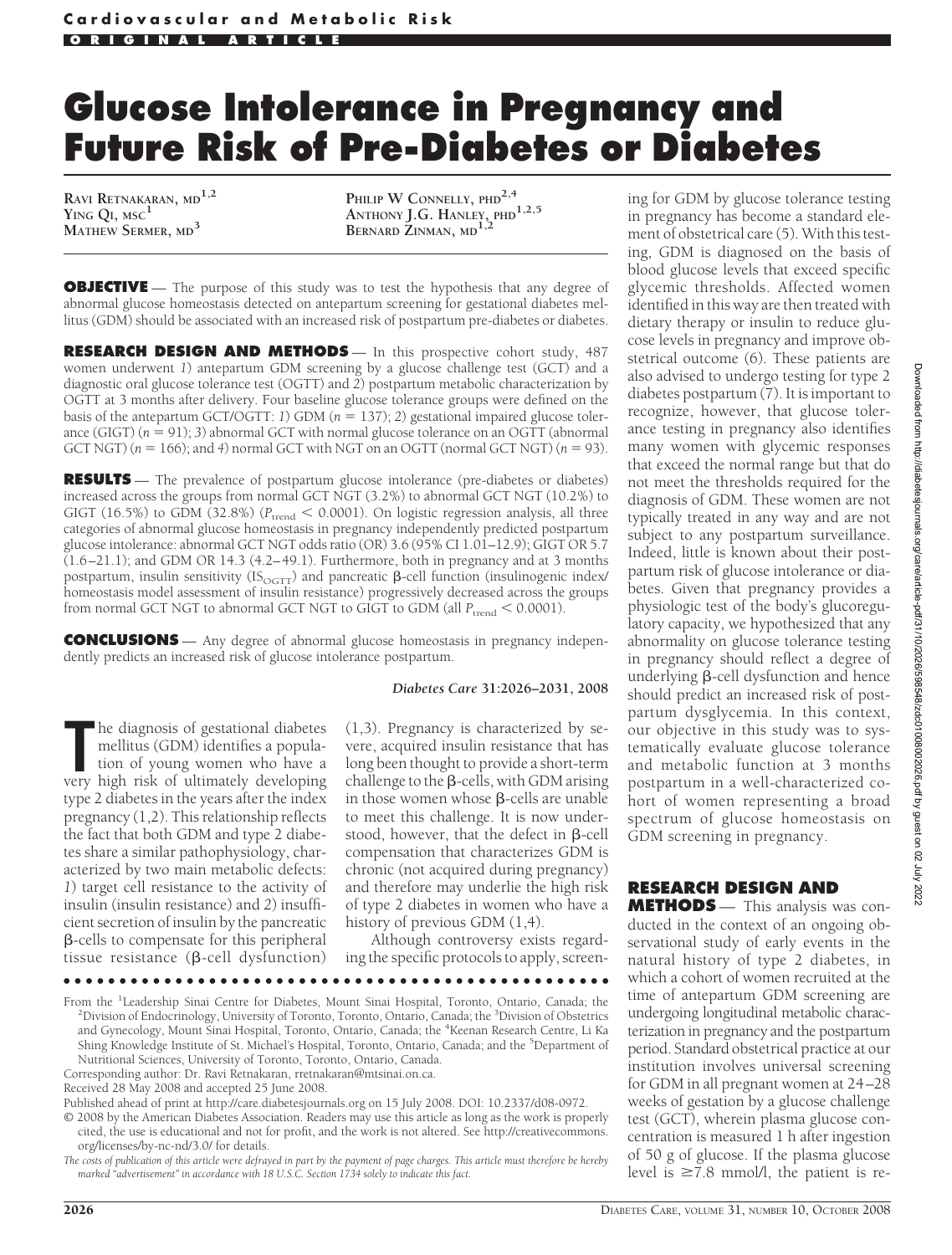ferred for a diagnostic oral glucose tolerance test (OGTT).

In the current study, healthy pregnant women attending outpatient obstetrics clinics were recruited in the late second trimester, either before or just after their screening 50-g GCT. Regardless of the GCT result, all participants then underwent a 3-h 100-g OGTT for assessment of glucose tolerance status in pregnancy. At 3 months postpartum, participants returned for reassessment by a 2-h 75-g OGTT. The study protocol was approved by the Mount Sinai Hospital Research Ethics Board, and all participants gave written informed consent. The current analysis was restricted to the first 487 women who had completed both the pregnancy OGTT and the 3-month postpartum OGTT by September 2007, representing 4 years of recruitment.

#### Baseline evaluation

On the morning of the OGTT in pregnancy, interviewer-administered questionnaires were completed, and anthropometric measurements of height and weight were obtained using a medical scale. In conjunction with the GCT, the OGTT stratified subjects into the following four glucose tolerance groups in pregnancy: *1*) GDM, as defined by National Diabetes Data Group (NDDG) criteria (8) (requires at least two of the following on the OGTT: fasting glucose  $\geq 5.8$  mmol/l, 1-h blood glucose  $\geq$ 10.6 mmol/l, 2-h blood glucose  $\geq$ 9.2 mmol/l, or 3-h blood glucose  $\geq$ 8.1 mmol/l); *2*) gestational impaired glucose tolerance (GIGT), as defined by meeting only one of the above NDDG criteria; *3*) abnormal GCT with normal glucose tolerance (NGT), as defined by having an abnormal 50-g GCT followed by NGT on the OGTT (defined by meeting none of the NDDG criteria); and *4*) normal GCT NGT, as defined by having a normal 50-g GCT followed by NGT on the OGTT.

#### Postpartum evaluation

Participants returned to the clinical investigation unit for a 2-h 75-g OGTT at 3 months postpartum. Intervieweradministered questionnaires were completed, and a physical examination was performed, including measurement of blood pressure (measured twice 5 min apart by automatic sphygmomanometer [Dinamap Pro 100-400]), weight, and waist circumference.

The 2-h 75-g OGTT characterized postpartum glucose tolerance into one of

the following five categories as per current Canadian Diabetes Association clinical practice guidelines (9): *1*) diabetes, defined by fasting glucose  $\geq 7.0$  mmol/l or 2-h glucose  $\geq$ 11.1 mmol/l; 2) impaired glucose tolerance (IGT), defined by fasting glucose -6.1 mmol/l and 2-h glucose between 7.8 and 11.0 mmol/l inclusive; *3*) impaired fasting glucose (IFG), defined by fasting glucose between 6.1 and 6.9  $mmol/l$  inclusive, with 2-h glucose  $\leq 7.8$ mmol/l; *4*) combined IFG/IGT, defined by fasting glucose between 6.1 and 6.9 mmol/l inclusive, and 2-h glucose between 7.8 and 11.0 mmol/l inclusive; and  $5)$  NGT, defined by fasting glucose  $\leq 6.1$ mmol/l and 2-h glucose <7.8 mmol/l.

Pre-diabetes collectively refers to IGT, IFG, and combined IFG/IGT (9). Postpartum glucose intolerance collectively refers to pre-diabetes and diabetes.

#### Laboratory measurements and physiologic indexes

All OGTTs were performed in the morning after an overnight fast. During all OGTTs, venous blood samples were drawn for measurement of glucose and insulin at fasting and at 30-, 60- and 120 min after ingestion of the glucose load. The 3-h OGTT in pregnancy involved an additional venous blood sample at 180 min. Specific insulin was measured using the Roche Elecsys 1010 immunoassay analyzer and the electrochemiluminescence immunoassay kit. This assay shows 0.05% cross-reactivity to intact human proinsulin and the primary circulating split form (des 31,32).

At both baseline and follow-up, glycemia was assessed by *1*) glucose tolerance status, as described above and *2*) the total area under the glucose curve (AUC<sub>gluc</sub>) during the OGTT, calculated using the trapezoidal rule. Insulin sensitivity was measured using the insulin sensitivity index  $(IS_{\text{OGTT}})$  of Matsuda and DeFronzo  $(10,11)$ .  $\beta$ -Cell function was assessed by the insulinogenic index (12) divided by the homeostasis model assessment of insulin resistance (HOMA-IR) (3,13). HOMA-IR was calculated as described by Matthews et al. (14).

#### Statistical analyses

All analyses were conducted using SAS statistical software (version 9.1; SAS Institute, Cary, NC). Continuous variables were tested for normality of distribution, and natural log transformations of skewed variables were used, where necessary, in subsequent analyses. Univariate

#### *Retnakaran and Associates*

differences across the four study groups were assessed in pregnancy (Table 1) and at 3 months postpartum (Table 2; Fig. 1) using one-way ANOVA for continuous variables and either a  $\chi^2$  test or Fisher's exact test for categorical variables. Univariate correlations between continuous variables in pregnancy and AUC<sub>gluc</sub> at 3 months postpartum were assessed by Spearman correlation analysis. Multiple linear regression analysis was used to determine which factors in pregnancy were independently associated with logarithmically transformed AUC<sub>gluc</sub> at 3 months postpartum (panel A of the supplemental Table available in an online appendix at http://dx.doi.org/10.2337/dc08-0972). Multivariate logistic regression analysis was performed to determine which pregnancy factors were independently associated with glucose intolerance at 3 months postpartum (panel *B* of the supplemental Table). The covariates considered in these analyses were those that were either related to postpartum glycemia on univariate analysis at a significance level of 0.05 or are known/suspected risk factors. The same covariates were tested in both analyses, with the exception of the categorical variable previous GDM, which could not be included in the logistic regression analysis because there were no women in the normal GCT NGT group with a history of previous GDM (i.e., inclusion of this covariate would therefore undermine model stability).

#### **RESULTS**

# Baseline characteristics of study groups in pregnancy

Table 1 shows the baseline characteristics of the study participants, consisting of 93 women in the normal GCT NGT group, 166 in the abnormal GCT NGT group, 91 in the GIGT group (of whom 19 had a normal GCT), and 137 with GDM (of whom 17 had a normal GCT). As expected, mean AUC<sub>gluc</sub> showed a progressive increase from normal GCT NGT (19.6) to abnormal GCT NGT (21.0) to GIGT (24.3) to GDM (27.7) ( $P <$ 0.0001). Furthermore, both insulin resistance and  $\beta$ -cell dysfunction followed the same pattern, with  $IS_{\text{OGTT}}$  (insulin sensitivity) and insulinogenic index/HOMA-IR  $(\beta$ -cell function) both progressively decreasing across these four groups (both  $P < 0.0001$ ).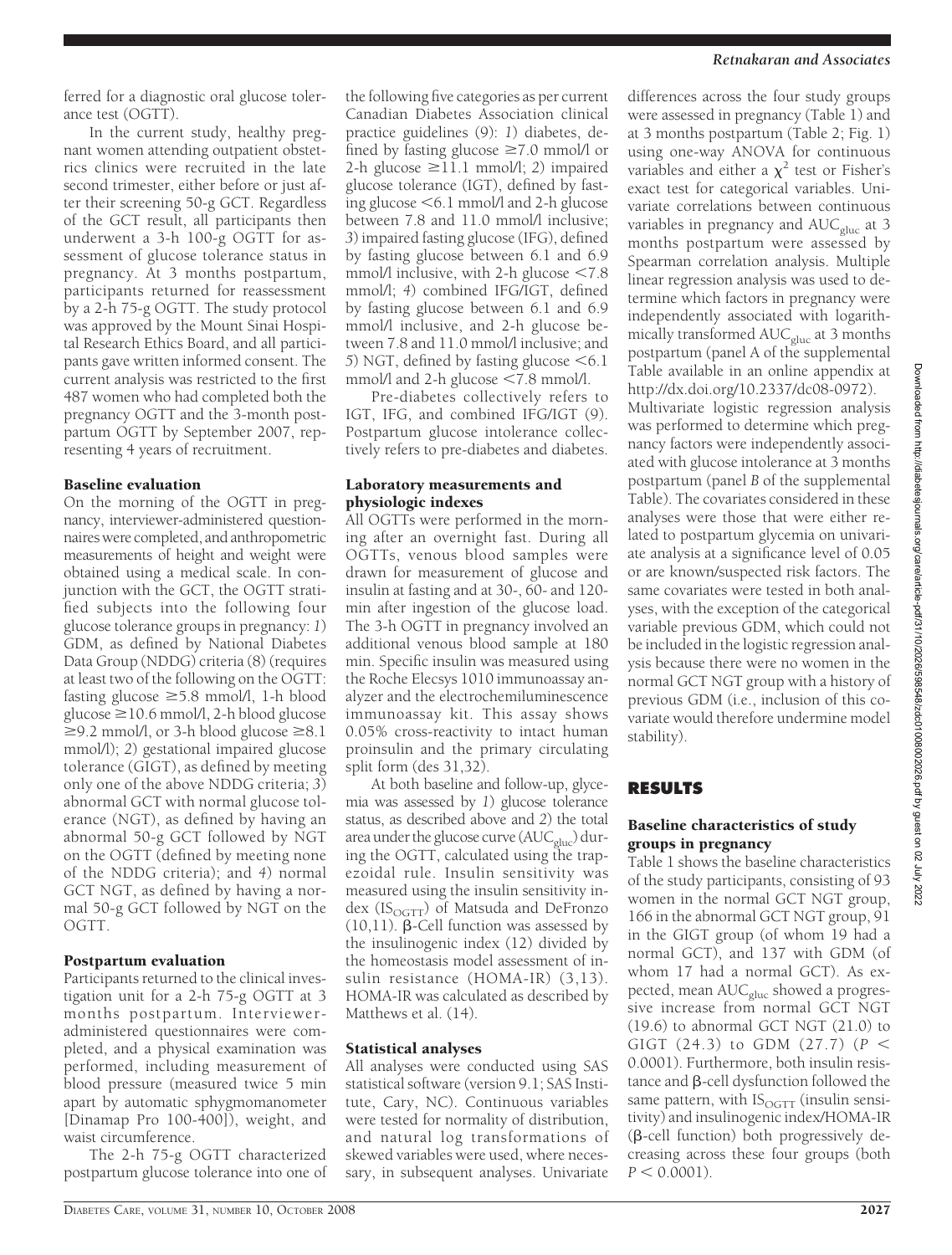# *Glucose intolerance in pregnancy*

|  |  | Table 1-Baseline demographic, clinical, and metabolic parameters of study subjects stratified by glucose tolerance status in pregnancy |  |  |  |  |  |
|--|--|----------------------------------------------------------------------------------------------------------------------------------------|--|--|--|--|--|
|  |  |                                                                                                                                        |  |  |  |  |  |

| Demographic and clinical features     | Normal GCT<br><b>NGT</b> | Abnormal GCT<br><b>NGT</b> | GIGT                | <b>GDM</b>       | P value  |
|---------------------------------------|--------------------------|----------------------------|---------------------|------------------|----------|
| п                                     | 93                       | 166                        | 91                  | 137              |          |
| Age (years)                           | $34.0 \pm 4.4$           | $33.8 \pm 4.2$             | $34.2 \pm 4.2$      | $34.5 \pm 4.3$   | 0.5917   |
| Weeks of gestation                    | $32(30.5-34)$            | $29(28-30)$                | $29(28-31)$         | $29(28-31)$      | < 0.0001 |
| Ethnicity:                            |                          |                            |                     |                  | 0.0708   |
| White                                 | 74(79.6)                 | 132 (79.5)                 | 65(71.4)            | 98(71.5)         |          |
| Asian                                 | 7(7.5)                   | 15(9.0)                    | 18(19.8)            | 15(11.0)         |          |
| Other                                 | 12(12.9)                 | 19(11.5)                   | 8(8.8)              | 24(17.5)         |          |
| Family history of diabetes            | 39(41.9)                 | 84(50.6)                   | 48 (52.8)           | 81 (59.1)        | 0.0120   |
| Parity:                               |                          |                            |                     |                  | 0.7087   |
| Nulliparous                           | 57(61.3)                 | 83 (50.0)                  | 51 (56.0)           | 75(54.7)         |          |
| 1                                     | 31(33.3)                 | 61(36.8)                   | 27(29.7)            | 51 (37.2)        |          |
| >1                                    | 5(5.4)                   | 22(13.3)                   | 13(14.3)            | 11(8.0)          |          |
| Previous GDM/macrosomic infant        | 0(0)                     | 6(3.6)                     | 11(12.1)            | 10(7.3)          | 0.0040   |
| Prepregnancy BMI (kg/m <sup>2</sup> ) | $23.0(21.5 - 26.1)$      | $23.5(21.1 - 27.5)$        | $23.5(21.8 - 27.7)$ | 25.0 (22.0-30.1) | 0.0246   |
| Weight gain in pregnancy up to        |                          |                            |                     |                  |          |
| OGTT (kg)                             | 12.8(10.4–16.3)          | $10.0(7.5-13.6)$           | $10.0(7.3-14.5)$    | $9.1(5.9-12.7)$  | < 0.0001 |
| Smoking exposure:                     |                          |                            |                     |                  | 0.2750   |
| Never                                 | 58 (62.4)                | 114(68.7)                  | 66(72.5)            | 103(75.2)        |          |
| Remote                                | 34(36.6)                 | 51 (30.7)                  | 23(25.3)            | 32(23.4)         |          |
| Current                               | 1(1.1)                   | 1(0.6)                     | 2(2.2)              | 2(1.5)           |          |
| Glucose metabolism                    |                          |                            |                     |                  |          |
| GCT (mmol/l)                          | $5.7(5.2 - 6.6)$         | $8.4(8.0-9.1)$             | $8.5(7.9-9.0)$      | $8.8(8.2 - 9.5)$ | < 0.0001 |
| Fasting glucose (mmol/l)              | $4.2(4.0-4.5)$           | $4.4(4.2 - 4.6)$           | $4.7(4.3-5.0)$      | $4.6(4.3-5.2)$   | < 0.0001 |
| $AUC_{gluc}$                          | $19.6 \pm 2.0$           | $21.0 \pm 2.3$             | $24.3 \pm 1.7$      | $27.7 \pm 2.2$   | < 0.0001 |
| $IS_{\text{OGTT}}$                    | 5.4(3.7–7.3)             | $5.4(3.6 - 7.3)$           | $3.5(2.7-5.0)$      | $3.1(2.2-5.0)$   | < 0.0001 |
| Insulinogenic index/HOMA-IR           | $13.9(9.7-19.6)$         | $12.8(8.6-18.1)$           | $8.1(4.6 - 10.8)$   | $6.2(3.5-10.3)$  | < 0.0001 |

Data are means  $\pm$  SD, medians (interquartile range), or *n* (%). *P* values refer to overall differences across groups as derived from ANOVA for continuous variables (parametric test for normally distributed variables and nonparametric test for skewed variables) or a  $\chi^2$  test for categorical variables (with the exception of smoking exposure, for which Fisher's exact test [Mehta's extension] was used). Family history of diabetes refers to a history of type 2 diabetes in any extended family member.

#### Characteristics of study groups at 3 months postpartum

Having established that the GCT/OGTT identifies four metabolically distinct glucose tolerance groups in pregnancy, we next compared the metabolic characteristics of these groups at 3 months postpartum (Table 2). Importantly, the four groups continued to exhibit marked metabolic differences at 3 months postpartum. Specifically, as in pregnancy, both insulin sensitivity  $(IS_{\text{OGTT}})$  and  $\beta$ -cell function (insulinogenic index/HOMA-IR) progressively decreased from the normal GCT NGT group to the abnormal GCT NGT group to the GIGT group to the women with recent GDM (both  $P <$ 0.0001). Consistent with these differences, glycemia, as measured by  $\text{AUC}_{\text{gluc}}$ on the 3-month postpartum OGTT, increased significantly across these four

**Table 2—***Clinical and metabolic parameters at 3 months postpartum in study subjects stratified by glucose tolerance status in pregnancy*

|                                 | Normal GCT<br><b>NGT</b> | Abnormal GCT<br><b>NGT</b> | GIGT                   | <b>GDM</b>             | P value  |
|---------------------------------|--------------------------|----------------------------|------------------------|------------------------|----------|
| n                               | 93                       | 166                        | 91                     | 137                    |          |
| Months postpartum               | $3.2(2.9-3.6)$           | $3.3(2.9-4.1)$             | $3.3(3.0-3.7)$         | $3.1(2.9-3.5)$         | 0.0875   |
| BMI (kg/m <sup>2</sup> )        | $24.6(22.6 - 27.9)$      | 25.8 (23.4-29.8)           | $26.0(23.2 - 30.1)$    | $26.6(23.7-31.1)$      | 0.0968   |
| Waist circumference (cm)        | 86.0 (79.8–94.0)         | 85.2 (80-94)               | 87.0 (83-96)           | 88.6 (81-99)           | 0.0456   |
| Systolic blood pressure (mmHg)  | 107.8 (100.8-113.5)      | 108.8 (102.5-114.0)        | $110.0(103.5 - 115.5)$ | $111.0(105.0 - 119.5)$ | 0.0286   |
| Diastolic blood pressure (mmHg) | $67.0(60.0 - 70.0)$      | $64.0(59.5 - 70.0)$        | $64.0(60.0 - 70.0)$    | $65.5(60.0 - 73.0)$    | 0.4467   |
| Current smoking                 | 4(4.4)                   | 6(3.6)                     | 4(4.4)                 | 6(4.4)                 | 0.9662   |
| Current breast-feeding          | 88 (94.6)                | 153(92.2)                  | 80 (87.9)              | 131(95.6)              | 0.8036   |
| $IS_{\text{OGTT}}$              | $11.3(8.2 - 15.7)$       | $9.4(6.5 - 14.3)$          | 8.1(5.4–11.9)          | $8.0(5.3 - 11.6)$      | < 0.0001 |
| Insulinogenic index/HOMA-IR     | $14.1(9.6-20.0)$         | $9.8(7.1 - 14.9)$          | $8.9(5.2 - 12.4)$      | 8.1(4.4–12.3)          | < 0.0001 |
| $AUC_{gluc}$                    | $18.0(15.9 - 20.3)$      | 19.8 (17.3-21.9)           | $21.1(18.9 - 23.4)$    | $22.7(20.1 - 25.1)$    | < 0.0001 |

Data are medians (interquartile range) or *n* (%). *P* values refer to overall differences across groups as derived from ANOVA for continuous variables (parametric test for normally distributed variables and nonparametric test for skewed variables),  $\chi^2$  test for breast-feeding, or Fisher's exact test for smoking.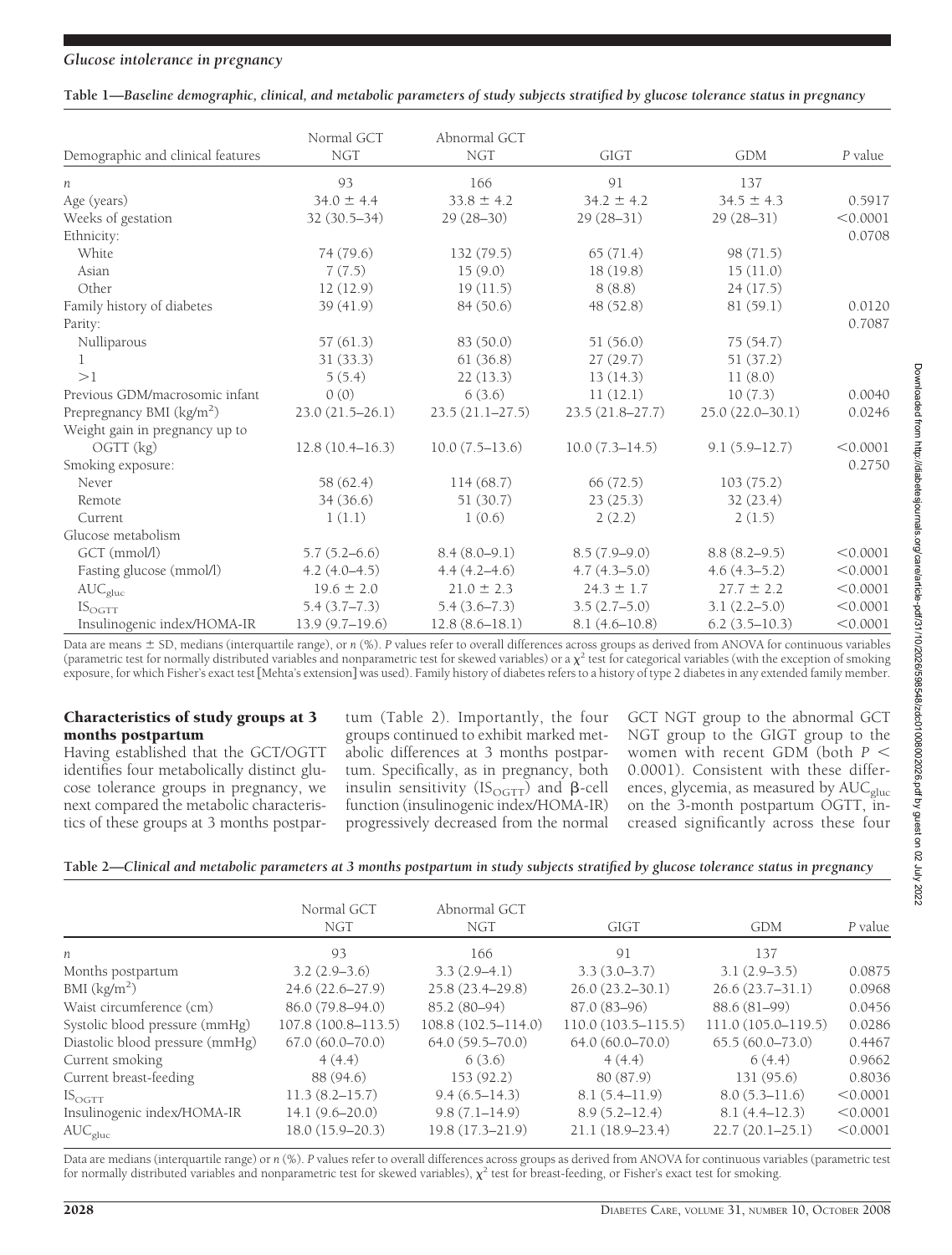# *Retnakaran and Associates*



Figure 1— *Prevalence of glucose intolerance (pre-diabetes or diabetes) at 3 months postpartum per glucose tolerance group in pregnancy (Cochran-Armitage* P*trend* - *0.0001).*

groups ( $P < 0.0001$ ). Most importantly, these metabolic differences between the groups translated into vastly different rates of glucose intolerance (i.e., prediabetes or diabetes) at 3 months postpartum (Fig. 1). Indeed, the prevalence of glucose intolerance rose in a stepwise fashion from 3.2% in the normal GCT NGT group to 10.2% in the abnormal GCT NGT group to 16.5% in the GIGT group to 32.8% in the GDM group (Coch $ran-Armitage$   $P<sub>trend</sub> < 0.0001$ ). Furthermore, in each group, the bulk of this dysglycemia was IGT (i.e., IGT prevalence rates per group were 2.2% for normal GCT NGT, 10.2% for abnormal GCT NGT, 11.0% for GIGT, and 27.0% for GDM), underscoring the importance of the OGTT for its detection.

# Determinants of postpartum glucose intolerance

Having identified high rates of postpartum glucose intolerance within each category of abnormal antepartum glucose homeostasis, we next sought to identify the antepartum factors that predict dysglycemia at 3 months postpartum. On Spearman univariate correlation analysis, the pregnancy factors that were most strongly associated with postpartum AUCgluc were measures of glycemia, including  $AUC_{gluc}$  in pregnancy ( $r = 0.43$ ,  $P < 0.0001$ ), GCT result ( $r = 0.36$ ,  $P <$ 0.0001), and fasting glucose  $(r = 0.26)$ , *P* < 0.0001). Other significant correlates of postpartum AUC<sub>gluc</sub> were prepregnancy BMI ( $r = 0.17$ ,  $P = 0.0002$ ) and age  $(r = 0.13, P = 0.0043)$ .

On multiple linear regression analysis (panel *A* of the supplemental Table), all three categories of abnormal glucose homeostasis in pregnancy were independently associated with dependent variable log AUC<sub>gluc</sub> at 3 months postpartum  $(GDM t = 8.00, P < 0.0001; GIGT t =$ 5.43, *P* < 0.0001; abnormal GCT NGT  $t = 3.03$ ,  $P = 0.0026$ ). Other significant covariates were age  $(t = 3.00, P = 0.0028)$ , nonwhite ethnicity (Asian  $t = 2.77$ ,  $P =$ 0.0059; other ethnicity  $t = 2.22$ ,  $P =$ 0.027), prepregnancy BMI  $(t = 2.47)$ ,  $P = 0.0141$ ), and previous GDM ( $t =$  $2.37, P = 0.0181$ .

Finally, logistic regression analysis (panel *B* of the supplemental Table) was performed to identify the pregnancy factors that independently predict glucose intolerance at 3 months postpartum. As expected, GDM was an independent predictor (odds ratio [OR] 14.3, 95% CI 4.2– 49.1). Importantly, however, both of the other two categories of abnormal glucose homeostasis in pregnancy were also significant independent predictors of postpartum glucose intolerance with OR 5.7  $(1.6–21.1)$  for GIGT and 3.6  $(1.01–12.9)$ for abnormal GCT NGT.

**CONCLUSIONS** — In this report, we demonstrate that standard antepartum screening for GDM identifies four metabolically distinct glucose tolerance groups in pregnancy whose differences in insulin sensitivity,  $\beta$ -cell function, and glucose handling persist at 3 months postpartum. Indeed, the prevalence of postpartum glucose intolerance progressively increases across these four groups. Most importantly, any degree of abnormal glucose homeostasis in pregnancy (i.e., not just GDM) independently predicts glucose intolerance at 3 months postpartum. Thus, antepartum GDM screening provides an opportunity to obtain insight into a women's future risk of pre-diabetes and type 2 diabetes.

Women with GDM, who have chronic insulin resistance and a chronic defect in their insulin secretion-sensitivity relationship, are identified on the basis of hyperglycemia on glucose tolerance testing in pregnancy. The current data demonstrate that standard GDM screening can actually identify four distinct groups with differences in insulin sensitivity, -cell function, and glycemia in pregnancy. Specifically, compared with normal GCT NGT, GDM and GIGT were associated with lower insulin sensitivity, poorer  $\beta$ -cell function, and greater glycemia. In addition, abnormal GCT NGT was associated with greater glycemia  $(AUC_{gluc})$ than normal GCT NGT, although significant differences in insulin sensitivity and -cell function were not detected with the measures used in this study.

The significance of this readily achievable identification of these four groups (through standard clinical care with GCT and OGTT) becomes apparent when one considers that the metabolic differences between these groups persist into the postpartum period. Importantly, the current data demonstrate that even mild glucose intolerance in pregnancy portends an increased risk of glucose intolerance postpartum. In particular, women with GIGT are clearly distinct from those with normal GCT NGT, on the basis of lower insulin sensitivity, poorer  $\beta$ -cell function, and greater glycemia. Furthermore, as in pregnancy, the abnormal GCT NGT group exhibited greater glycemia (AUC<sub>gluc</sub>) than the normal GCT NGT group, with no detectable dissimilarity in  $\beta$ -cell function, suggestive of a persistent difference in glucoregulation between these groups (the pathophysiologic basis of which remains unclear). Indeed, the abnormal GCT NGT and GIGT groups exhibited surprisingly high rates of pre-diabetes/diabetes at 3 months postpartum (10.2 and 16.5%, respectively). This relationship has escaped clinical attention to date because it is driven largely by the high prevalence of IGT in these groups. As such, in the absence of systematic evaluation of postpartum glucose intolerance by OGTT, as in this study, the high rates of pre-diabetes would not be detected.

The identification of pre-diabetes is important because up to 70% of affected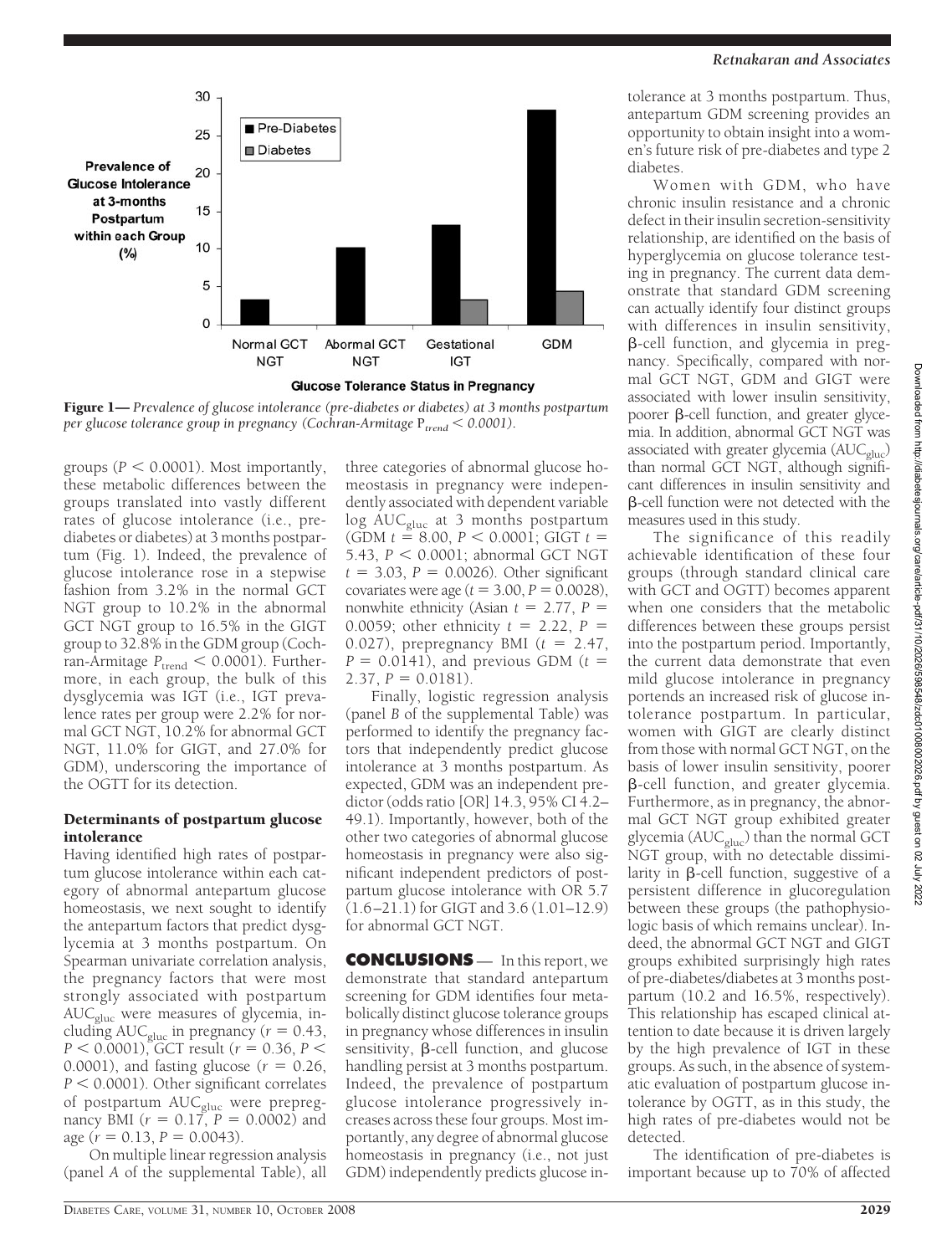# *Glucose intolerance in pregnancy*

individuals may eventually develop type 2 diabetes (15). Thus, the high rates of pre-diabetes in the three categories of abnormal antepartum glucose homeostasis suggest that the young women in these groups have an increased risk of future type 2 diabetes. Although this risk is well established for women with GDM (2,16– 19), there has been limited study of this issue in women with lesser degrees of glucose intolerance in pregnancy. Recently, Vambergue et al. (20) reported that GIGT was independently associated with glucose intolerance at 6.75 years postpartum, with an adjusted OR of 4.57 (95% CI 1.47–14.22), which was similar to that reported herein. Furthermore, based on administrative data, Carr et al. (21) recently reported that women with a history of GIGT have an increased risk of developing diabetes. Importantly, the current study extends these findings by *1*) careful stratification of subjects into four glucose tolerance groups in pregnancy (with GCT and OGTT in all subjects), *2*) use of a prospective study design with ascertainment of postpartum glucose tolerance status by OGTT in all subjects, *3*) the demonstration of significant differences in insulin sensitivity and  $\beta$ -cell function between the groups, and *4*) the demonstration that even abnormal GCT NGT (i.e., a milder abnormality than GIGT) independently predicts postpartum glucose intolerance.

The significance of our study rests in its illustration of the concept that the spectrum of abnormal glucose homeostasis in pregnancy identifies a continuum of risk for postpartum glucose intolerance and that this spectrum extends to levels of antepartum dysglycemia far less severe than GDM. Interestingly, our demonstration that, compared with their truly normal peers with normal GCT NGT, women with GIGT and even those with abnormal GCT NGT have metabolic perturbations that translate into an increased risk of postpartum glucose intolerance is consistent with an emerging body of literature indicating that these two groups (like women with GDM) have an enhanced risk of adverse obstetrical outcomes (22– 27). These obstetrical data have posed the question as to whether glucose-lowering treatment in pregnancy, as prescribed for GDM, should be instituted for these groups of women. In the same way, the current data raise the possibility that postpartum follow-up for diabetes surveillance (as is currently recommended after GDM) should be considered for women with GIGT and possibly those with abnor-

mal GCT NGT. The importance of this question is underscored by the fact that the population in question is young women of child-bearing age, in whom early detection and/or prevention of diabetes could have enormous public health implications. Further long-term follow-up will be needed, with a particular emphasis on the cost-benefit implications of any postpartum screening strategies under consideration.

A limitation of the current study is that the CIs surrounding the adjusted ORs in the logistic regression analysis of postpartum glucose intolerance are relatively wide, probably reflecting limitations in power. Nevertheless, our findings are supported by the complete consistency of the associations between each abnormal glucose tolerance group in pregnancy and *1*) postpartum glycemia (both glucose intolerance and  $AUC_{gluc}$ ), *2*) insulin resistance, and *3*)  $\beta$ -cell dysfunction. Furthermore, although the other independent determinants of postpartum  $\text{AUC}_{\text{gluc}}$  did not persist as significant predictors of the categorical outcome of postpartum glucose intolerance, it should be noted that the three abnormal glucose tolerance groups in pregnancy were the only significant independent predictors of both the continuous and the categorical measure of postpartum glycemia (supplemental Table). A second limitation is that this analysis was performed in the first 487 women who returned for their study visit at 3 months postpartum, representing nearly 70% retention of the originally recruited cohort. Although we cannot fully exclude the possibility that loss-to-follow-up may have biased the study groups in some way, it is encouraging that the women who did not return were similar to the participants who did return with respect to demographic and clinical features, including ethnicity, family history of diabetes, and BMI at 3 months (determined from weight reported on telephone questionnaire follow-up with nonreturners). Furthermore, the retention of a large number of subjects within each of the four baseline glucose tolerance groups also supports the relevance of this analysis.

In summary, standard antepartum screening for GDM identifies four metabolically distinct glucose tolerance groups in pregnancy, whose differences in insulin sensitivity,  $\beta$ -cell function, and glucose tolerance persist at 3 months postpartum. Importantly, any degree of abnormal glucose homeostasis in pregnancy (i.e., not just GDM) independently predicts glucose intolerance at 3 months postpartum. Thus, clinical screening for GDM, as currently practiced, provides an opportunity to obtain insight into a woman's future risk of pre-diabetes and type 2 diabetes, information that may have implications for diabetes surveillance and prevention.

**Acknowledgments**— The study was supported by operating grants (MOP 67063 and 84206) from the Canadian Institutes of Health Research (CIHR). R.R. is supported by a CIHR Clinical Research Initiative New Investigator Award and is a Canadian Diabetes Association (CDA) Clinician-Scientist. A.J.G.H. holds a Tier II Canada Research Chair in Diabetes Epidemiology and is supported through a CDA Scholarship. B.Z. holds the Sam and Judy Pencer Family Chair in Diabetes Research at Mount Sinai Hospital and University of Toronto.

We thank the Mount Sinai Hospital Department of Pathology and Laboratory Medicine and Patient Care Services.

#### **References**

- 1. Buchanan TA, Xiang AH: Gestational diabetes mellitus. *J Clin Invest* 115:485–491, 2005
- 2. Kim C, Newton KM, Knopp RH: Gestational diabetes and the incidence of type 2 diabetes: a systematic review. *Diabetes Care* 25:1862–1868, 2002
- 3. Kahn SE: The relative contributions of insulin resistance and  $\beta$ -cell dysfunction to the pathophysiology of type 2 diabetes. *Diabetologia* 46:3–19, 2003
- 4. Buchanan TA: Pancreatic  $\beta$ -cell defects in gestational diabetes: implications for the pathogenesis and prevention of type 2 diabetes. *J Clin Endocrinol Metab* 86:989–993, 2001
- 5. Hanna FW, Peters JR: Screening for gestational diabetes. *Diabet Med* 19:351– 358, 2002
- 6. Crowther CA, Hiller JE, Moss JR, McPhee AJ, Jeffries WS, Robinson JS; Australian Carbohydrate Intolerance Study in Pregnant Women (ACHOIS) Trial Group. Effect of treatment of gestational diabetes mellitus on pregnancy outcomes. *N Engl J Med* 352:2477–2486, 2005
- 7. Kim C, Herman WH, Vijan S: Efficacy and cost of postpartum screening strategies for diabetes among women with histories of gestational diabetes mellitus. *Diabetes Care* 30:1102–1106, 2007
- 8. National Diabetes Data Group: Classification and diagnosis of diabetes mellitus and other categories of glucose intolerance. *Diabetes* 28:1039–1057, 1979
- 9. Canadian Diabetes Association Clinical Practice Guidelines Expert Committee: 2003 Canadian Diabetes Association clin-